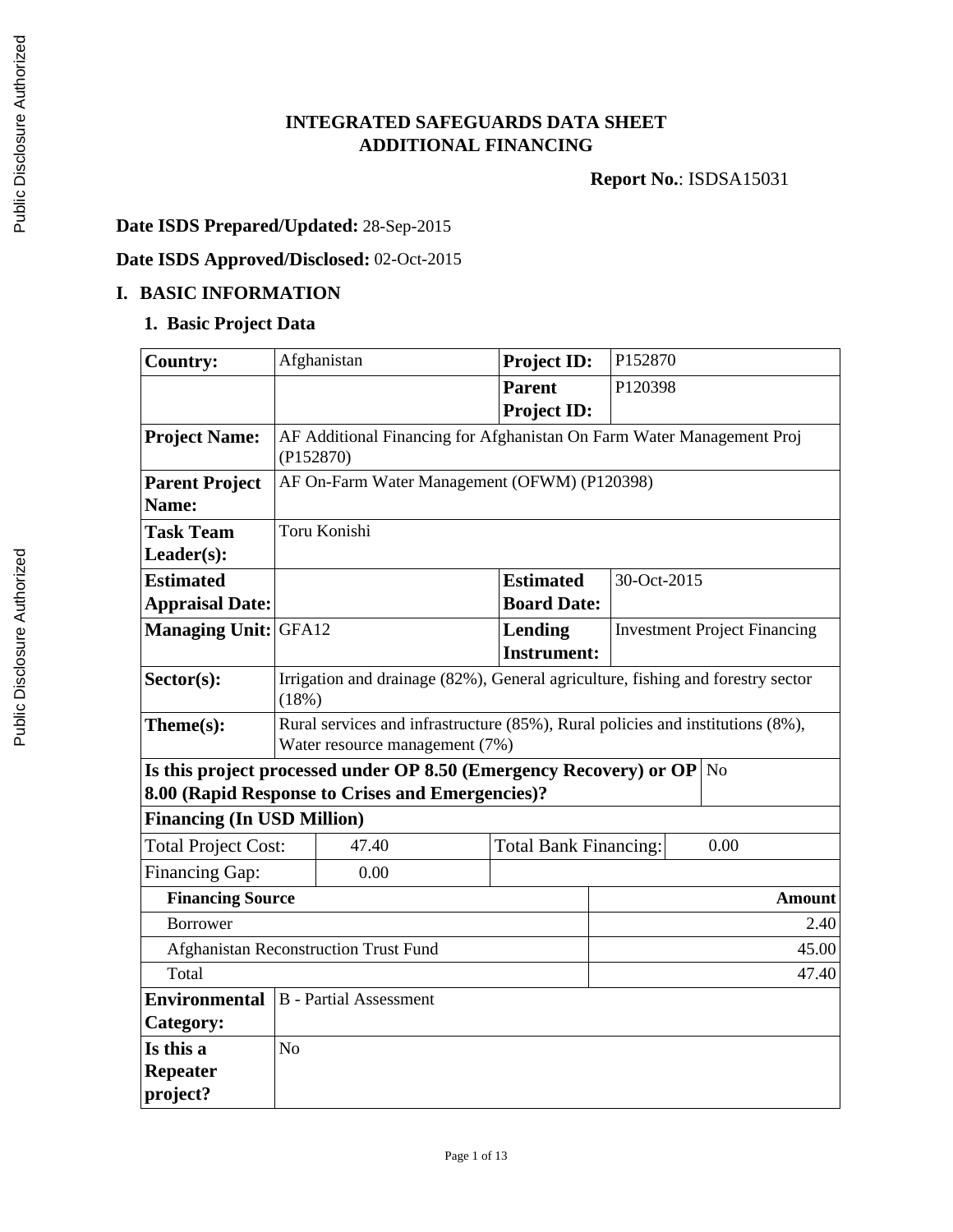## **2. Project Development Objective(s)**

#### **A. Original Project Development Objectives – Parent**

The PDO of the project is to improve agricultural productivity in project areas by enhancing the efficiency of water used.

#### **B. Proposed Project Development Objectives – Additional Financing (AF)**

## **3. Project Description**

Component 1. Irrigation Rehabilitation and Management in the Five Regions (US\$31.7million) This component will support the continued physical rehabilitation and the associated institutional support to strengthen and establish IAs as follows:

Subcomponent 1.A. Establishing and Strengthening of IAs. This subcomponent will be implemented by the IA team established within the PMU and will have the following three activities.

• Establishment and Strengthening of the IAs. The proposed AF project will support (a) monitoring and continued TA for the 175 IAs established under the original project and (b) establishment of an additional 100 IAs for irrigation schemes rehabilitated under the proposed AF and other donor-financed projects, including the Bank-financed IRDP.

• Developing the Standard Procedure for Establishing IAs. Supporting the ID to compile an inventory of the existing training materials and guidelines, including those prepared by the MEW and MRRD, and consolidating them into a single standard document. The ID will then use the consolidated material for all donor projects, with periodical updates.

• Performance Monitoring of the IAs. Supporting the ID to develop a database for monitoring the performance of the IAs once the rehabilitated irrigation schemes are transferred. The database will contain basic information such as command area, irrigation area, irrigation fee collected, crop patterns, infrastructure inventory, and so on and will be used for technical and financial inspection by the IDs and its regional offices.

Sub-component 1.B. Improvement of Physical Irrigation Infrastructure. This component will support the continued rehabilitation works for the existing irrigation schemes covering 50,000 ha in total at the average price of US\$600 per ha.

This component will be implemented in two phases:

Phase 1 (2016–2017). The rehabilitation of approximately 90 irrigation schemes covering about 20,000 ha, estimated to cost US\$12 million, which had been planned but had been postponed due to the cancellation of US\$16 million under the original project. Design works have been completed and retroactive financing will be used to start rehabilitation for about 15 irrigation schemes covering some 6,000 hectares estimated to cost approximately US\$600,000. ESMPs will be prepared for the Bank's prior review prior to commencement of the civil works contracts.

Phase 2 (2018–2019). Phase 2 project investments will be selected during the implementation of Phase 1, based on criteria such as potential economic viability, availability of water, readiness of the concerned communities, and prevailing security. The Phase 2 project investments will be selected from Phase 2 NIDP supported under Component 2.

Component 2. Support for Enhancing Productivity (US\$6.0 million).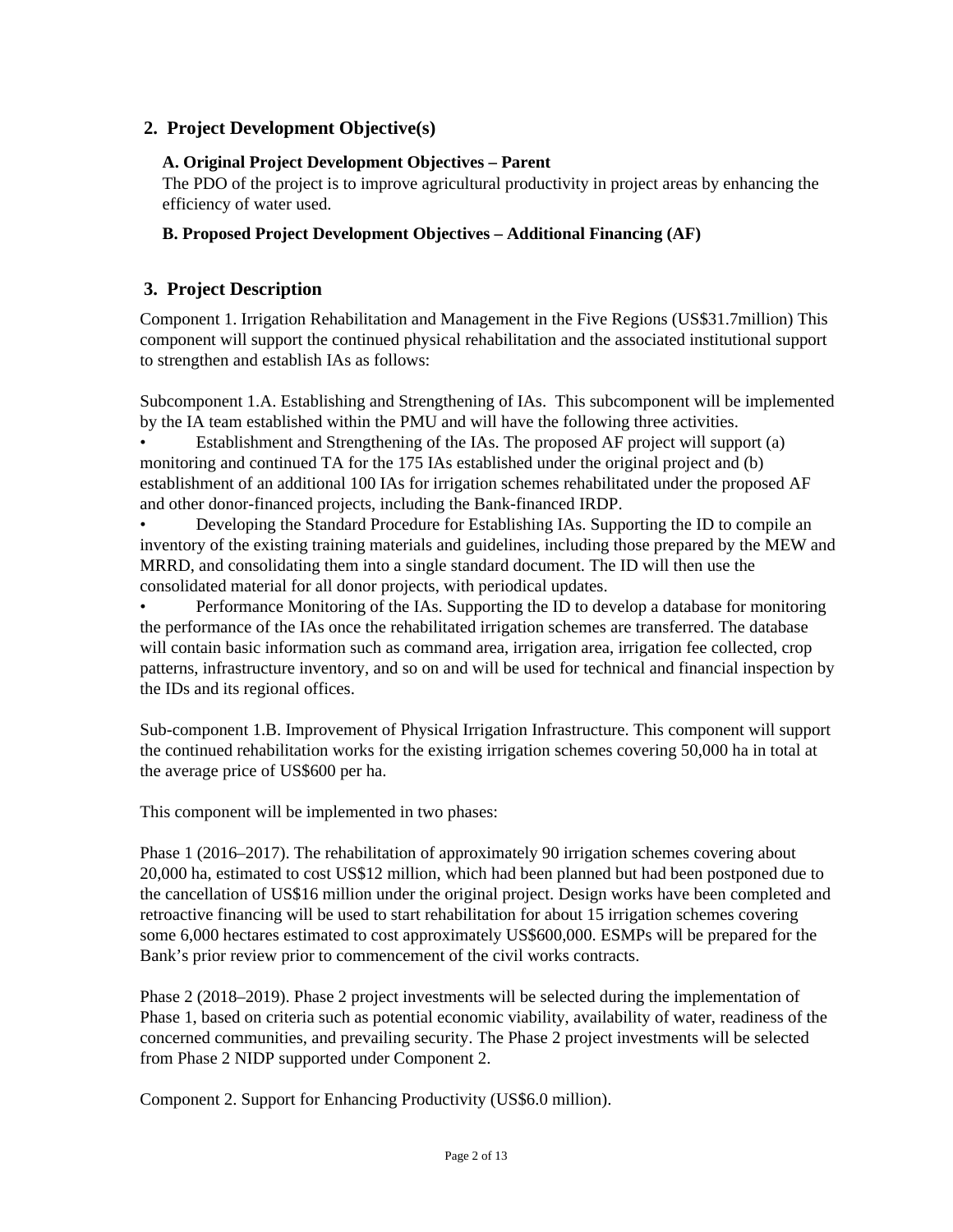The main objective of this component is to enhance agriculture and water productivity in the areas supported by Component 1 through demonstration activities and technical assistance. The specific activities to be implemented under this component will include (a) promotion of laser land leveling and high-efficiency irrigation systems; (b) training and capacity building for IAs and farmers in various agronomic practices, farm management techniques, and integrated pest management; (c) operation of demonstration sites to disseminate a wide range of improved water management and agronomic practices; and (d) establishment of farmers' information service centers linked with internet and mobile phone services. The DGAED will be responsible for the technical aspects of the component.

The activities under the component will mainly be focused in the 23 districts where the irrigation demonstration plots have already been set up under the OFWMP. First, the component will support the strengthening and expansion of the 25 demonstrations plots undertaken under the original project and then establish approximately 120 demonstration plots. The identified technologies and practices will include the following:

(a) Water conservation technologies. Laser land leveling, high-efficiency irrigation systems, including drip, sprinkler, bubbler irrigation systems, water storage pond/tank, gated pipe irrigation, and so on.

(b) Agronomic and soil management practices. System of rice intensification, bed and furrow irrigation, bed planting of crops, line sowing, minimum/zero tillage, mulching, and so on.

(c) Project investment support to private service providers/farmers. This activity will provide TA to private farmers and service providers to promote laser land levelers and high-efficiency irrigation technologies in the project area in close coordination with the possible private suppliers. (d) Improvement of selected provincial- and district-level DGAED offices to serve as information centers for farmers.

(e) Integrated pest management. As part of the ESMF, the PMP was prepared. This activity will support the implementation of the PMP to help beneficiaries to understand the rationalized use of pesticides in the project area. Activities will include training of farmers and IA staff on general information on available pesticides, application of the pesticides and herbicides, IPM practices, monitoring of pesticide residues on selected crops (horticulture produce/vegetables), and dissemination of information. This activity will be implemented in close collaboration with the IAs.

Component 3. Institutional Strengthening and Capacity Building of the MAIL(US\$3.7 million). This component will support the strengthening of the ID. The organizational structure and the staffing plan is being finalized under the JICA-financed CDISP and this component will help the ID strengthen its technical and administrative capacity, develop a legal framework for the irrigation and drainage subsector, and develop Phase 2 NIDP. The details of the activities are as follows;

Subcomponent 3.A. Institutional Strengthening of the ID. This component will mainly support the training needs assessment, TA, and training covering the following aspects: (a) project investment planning, (b) technical design standards, (c) oversight on construction works, (e) monitoring and providing technical support to IAs,  $(f)$  overall sector  $M&E$ ,  $(g)$  FM, and  $(h)$  safeguards and social development (including gender). This subcomponent will include logistics, office renovation, and TA, overseas and domestic training, workshops, and exposure visits. This sub-component will also include TA to be provided by the FAO.

Subcomponent 3.B. Development of a Draft Irrigation and Drainage Law. This subcomponent will help the MAIL consolidate the current ministerial procedures issued separately by the MEW,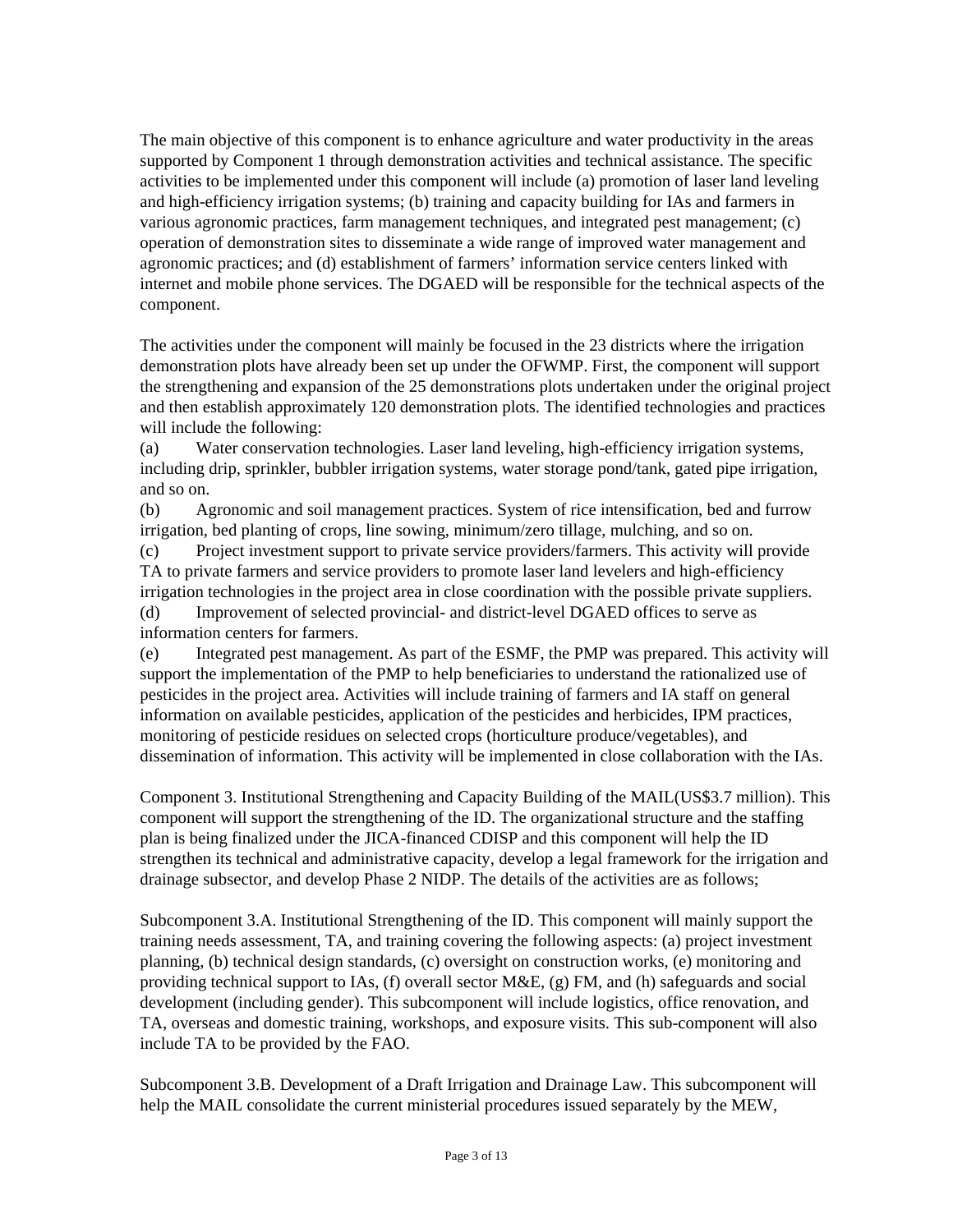MRRD, and MAIL into a law governing the sector. The law would providing underlying legal recognition to the traditional mirab, stipulating the responsibilities and privilege of the Irrigation Associations (IAs) and provides enabling framework for the IAs to manage main canals and headworks through their federation. This subcomponent will be implemented in parallel with the government's effort to amend the current Water Law to be supported by the proposed AF project for the IRDP in collaboration with other concerned ministries and under the auspices of the Supreme Council for Water Resources.

Subcomponent 3.C. Preparation of Phase 2 NIDP. This subcomponent will support the ID to develop Phase 2 NIDP based on Phase 1 NIDP to be finalized soon. The preparatory works for Phase 2 NIDP will include (a) developing a database on the current irrigation schemes with assessment on the current physical status; (b) priority analysis based on the social, economic, and environmental criteria; and (c) assessment of the administrative costs based on the prevailing security and necessary logistics. Phase 2 NIDP would also include a 10-year implementation plan which will guide the development partners' support in the future.

Component 4. Project Management, Coordination, and Monitoring and Evaluation (US\$6.0 million). This component will continue supporting the incremental operating cost, project staff cost, logistics (vehicles), and critical office equipment pertaining to project implementation so as to ensure sound management of the project.

#### **4. Project location and salient physical characteristics relevant to the safeguard analysis (if known)**

The project will select 5 project regions. These areas may consist of small scale irrigation projects or tertiary units in medium and large scale irrigation schemes. In each project area, five demonstration farms will be established where improved irrigation practices will be demonstrated. The project areas will be selected prior to project implementation and according to the following criteria: demand of local communities and their willingness to share costs; existing state of water losses; accessibility in terms of security and physical access; synergy with other projects such as IRDP, HLP and other non-Bank funded projects; and representativeness in terms of agro-ecological zones and cropping systems.

 The project involves the rehabilitation of the existing canals and watercourses including related structures and construction of any new canals or watercourses is not anticipated. Therefore, no land acquisition is expected in the project; i n case of any, all land transaction will be based on willing buyer-willing seller. In exceptional cases, minor voluntary land donation may occur in certain subprojects, but only provided that there are no structures or assets on the land, the livelihood impact of the donation on the land owner will be insignificant an d the voluntary nature of the donation is fully documented and independently verified. Selection of sub-projects will also be screened for land and water disputes in order to avoid that investments in irrigation would fuel such disputes.

 The social and environmental impacts of the project are expected to be small and overall positive. The project will build social capital by organizing and training IAs which will contribute to improved irrigation efficiency and reduced water losses. The nature of the projects# activities is such that they will not lead to significant deforestation; however, in case there would be a need for some tree felling, new trees would be planted in a nearby location. The project will ensure uninterrupted traffic of humans and animals by building bridge structures (culverts) where appropriate. The project will also respect the use of watercourses as laundry basins, water collection and ablution places by the local populations through the construction of small diversions. Insofar improved water efficiency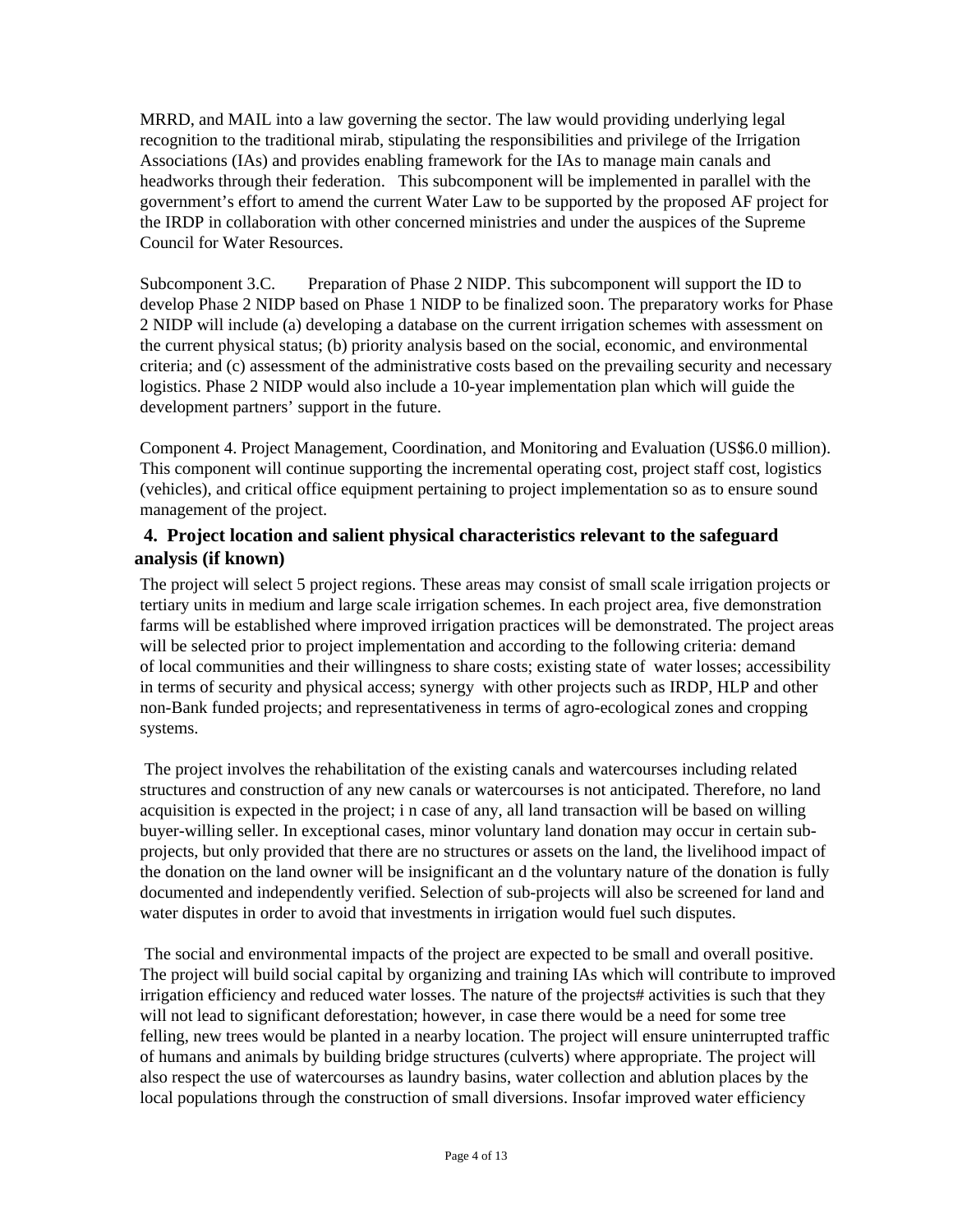would lead to changes in cropping patterns and/or crop management methods, the agronomic training provided by the project will include judicious use of chemical fertilizer and pesticides. Moreover the project sites will be a subset of those of the IRDP project (and may partially overlap with the HLP project) both of which already have provided some training in sustainable crop production and O&M of the irrigation schemes.

 The ESMF has been developed to mitigate negative impacts of the project. These measures include: (i) safe disposal or recycling of silt for agricultural purpose s and construction of washing bays and cattle baths to avoid polluting water; (i i) setting specifications for the quality of borrow earth to avoid deterioration in the quality of existing soil; (iii) implementing a pest management plan; (iv ) avoiding cutting of trees as far as possible, and where essential, planting at least double the number of cut trees as replacement; (v) enhancing the skills and abilities of farmers, through trainings in appropriate technologies, improved water management practices, (vi) empowering communities, including women, through improved participation opportunities, (vii) incorporating mechanisms that rec ognize and pay for labor contributed by sharecroppers; (viii) strengthening the institutional capacity of IAs, (ix) reducing conflict and improving social relationship between farmers at the head and tail-ends of canals and watercourses; an d (x) improving networking among IAs, government local irrigation department, PI U, CDCs, River Basin Organizations (RBOs) and supporting NGOs/ FPs.

 On the other hand, it is predicted that the use of pesticides in the project area could increase as project interventions improve availability of water with corresponding increase in cropping intensity. A Pest Management Plan (PMP) has therefore been included in the ESMF to rationalize the use of pesticides in the project area. The main activities under the PMP would be training of farmers in IPM practices, and introduction a system of monitoring of pesticide residues in selected areas.

## **5. Environmental and Social Safeguards Specialists**

Mohammad Ateeq Zaki (GSURR)

| <b>6. Safeguard Policies</b> | Triggered? | <b>Explanation (Optional)</b>                              |
|------------------------------|------------|------------------------------------------------------------|
| Environmental                | Yes        | OP 4.01 on Environmental Assessment is triggered due to    |
| Assessment OP/BP 4.01        |            | some adverse environmental and social impacts from the     |
|                              |            | civil works planned under the proposed AF and assigned     |
|                              |            | EA category "B", the same category as was confirmed for    |
|                              |            | the original project. However, the potential negative      |
|                              |            | impact of investments due to rehabilitation works will be  |
|                              |            | minor, temporary and localized. During the operations of   |
|                              |            | proposed AF project, support to irrigation and agriculture |
|                              |            | activities will increase the use of pesticides/agro-       |
|                              |            | chemicals or requires an effective pest management         |
|                              |            | practices. Typical impacts may include (a) toxicity to     |
|                              |            | human/animal health and local water/ecology due to         |
|                              |            | improper use, storage, and disposal of pesticides,         |
|                              |            | fertilizers, and other toxic chemicals; (b) conflicting    |
|                              |            | demands on surface or ground water supplies including      |
|                              |            | spread infection and disease through the inappropriate use |
|                              |            | of irrigation canals for water supply, bathing or human    |
|                              |            | waste disposal; and (c) water-logging and salinization in  |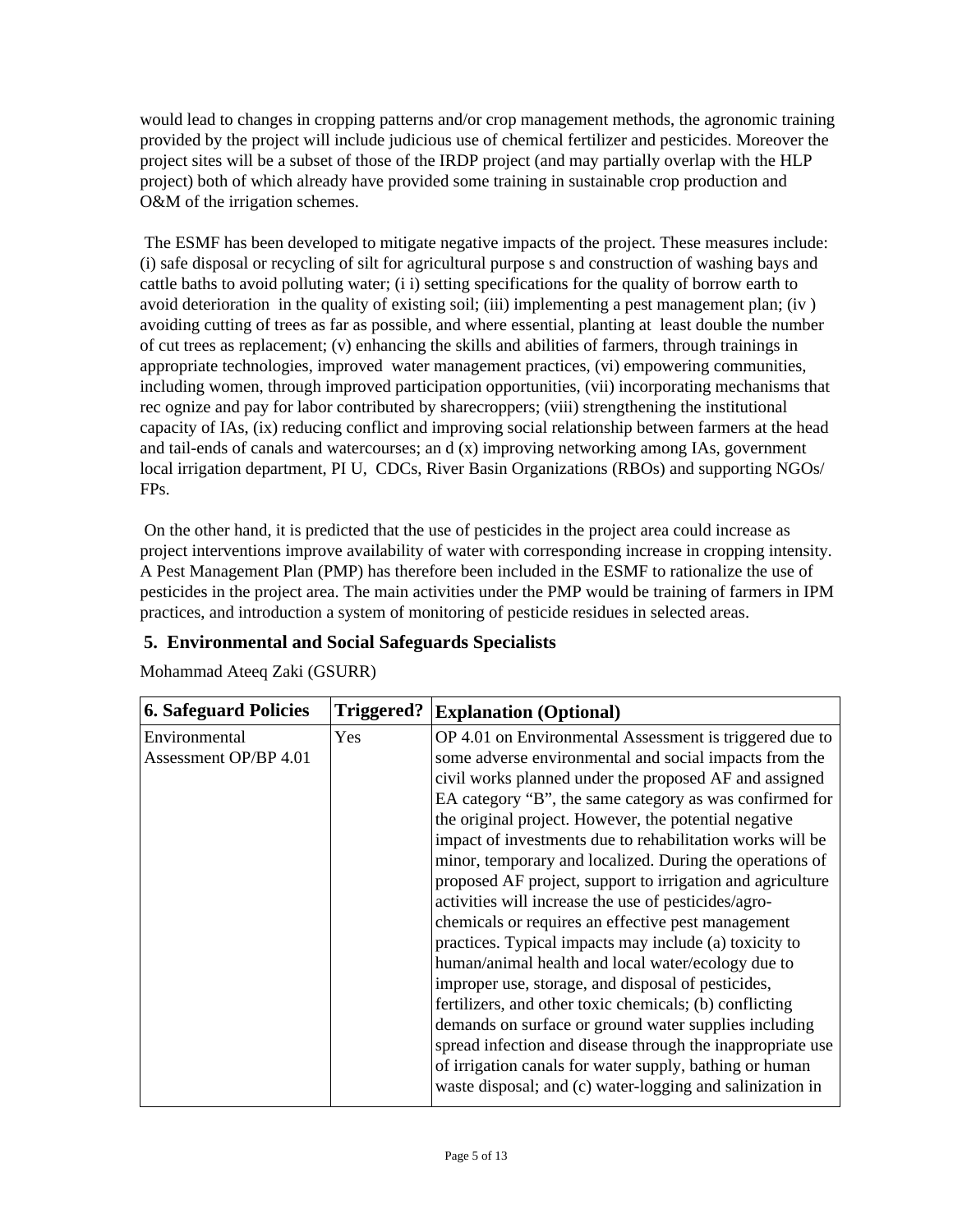|                                           |                | some areas. These impacts could be mitigated through<br>improving knowledge and capacity of farmers to address<br>toxicity and safety issues, undertaking consultation among<br>water users upstream and downstream (or head and tail),<br>and ensuring that adequate consideration regarding<br>drainage and water need for other water users are<br>considered during detailed design.<br>n ESMP will prepared for each of the investments<br>including the ECOP following the templates provided in<br>the ESMF. For large investments estimated to cost more<br>than US\$200,000, the Bank's prior review and approval<br>on the ESMP is required prior to the commencement of<br>the civil works; whereas for small investments estimated<br>cost US\$200,000 or less, the Bank will carry out post<br>review. In addition, the project will engage an<br>independent social and environmental safeguards auditor<br>to carry out an annual audit.                                                                                         |
|-------------------------------------------|----------------|-------------------------------------------------------------------------------------------------------------------------------------------------------------------------------------------------------------------------------------------------------------------------------------------------------------------------------------------------------------------------------------------------------------------------------------------------------------------------------------------------------------------------------------------------------------------------------------------------------------------------------------------------------------------------------------------------------------------------------------------------------------------------------------------------------------------------------------------------------------------------------------------------------------------------------------------------------------------------------------------------------------------------------------------------|
| Natural Habitats OP/BP<br>4.04            | N <sub>o</sub> | This policy is not triggered, because the project<br>components are not expected to be in the area of any<br>natural habitat or will not have any impact on it.                                                                                                                                                                                                                                                                                                                                                                                                                                                                                                                                                                                                                                                                                                                                                                                                                                                                                 |
| Forests OP/BP 4.36                        | N <sub>o</sub> | The project activities do not impact forests in any way, as<br>defined by the policy.                                                                                                                                                                                                                                                                                                                                                                                                                                                                                                                                                                                                                                                                                                                                                                                                                                                                                                                                                           |
| Pest Management OP 4.09                   | Yes            | During operation, support to irrigation and agriculture<br>activities would increase the use of pesticides/agro-<br>chemicals or requires an effective pest management<br>practices . Typical impacts may include a) toxicity to<br>human/animal health and local water/ecology dueto<br>improper use, storage, and disposal of pesticides,<br>fertilizers, and other toxic chemicals; b) conflicting<br>demands on surface or ground water supplies including<br>spread infection and disease through the inappropriate use<br>of irrigation canals for water supply, bathing or human<br>waste disposal; and c) water-logging and salinization in<br>some areas. These impacts could be mitigated through<br>improving knowledge and capacity of farmers to address<br>toxicity and safety issues, undertaking consultation among<br>water users upstream and downstream (or head and tail),<br>and ensuring that adequate consideration regarding<br>drainage and water need for other water users are<br>considered during detailed design. |
| Physical Cultural<br>Resources OP/BP 4.11 | N <sub>0</sub> | OP/BP 4.11 is not triggered because there is no indication<br>of presence of physical cultural resources within the<br>selected sites for the additional financing.                                                                                                                                                                                                                                                                                                                                                                                                                                                                                                                                                                                                                                                                                                                                                                                                                                                                             |
| Indigenous Peoples OP/<br>BP 4.10         | N <sub>o</sub> | This policy is not triggered as there are no Indigenous<br>Peoples that meet the criteria of OP/BP 4.10 within the                                                                                                                                                                                                                                                                                                                                                                                                                                                                                                                                                                                                                                                                                                                                                                                                                                                                                                                              |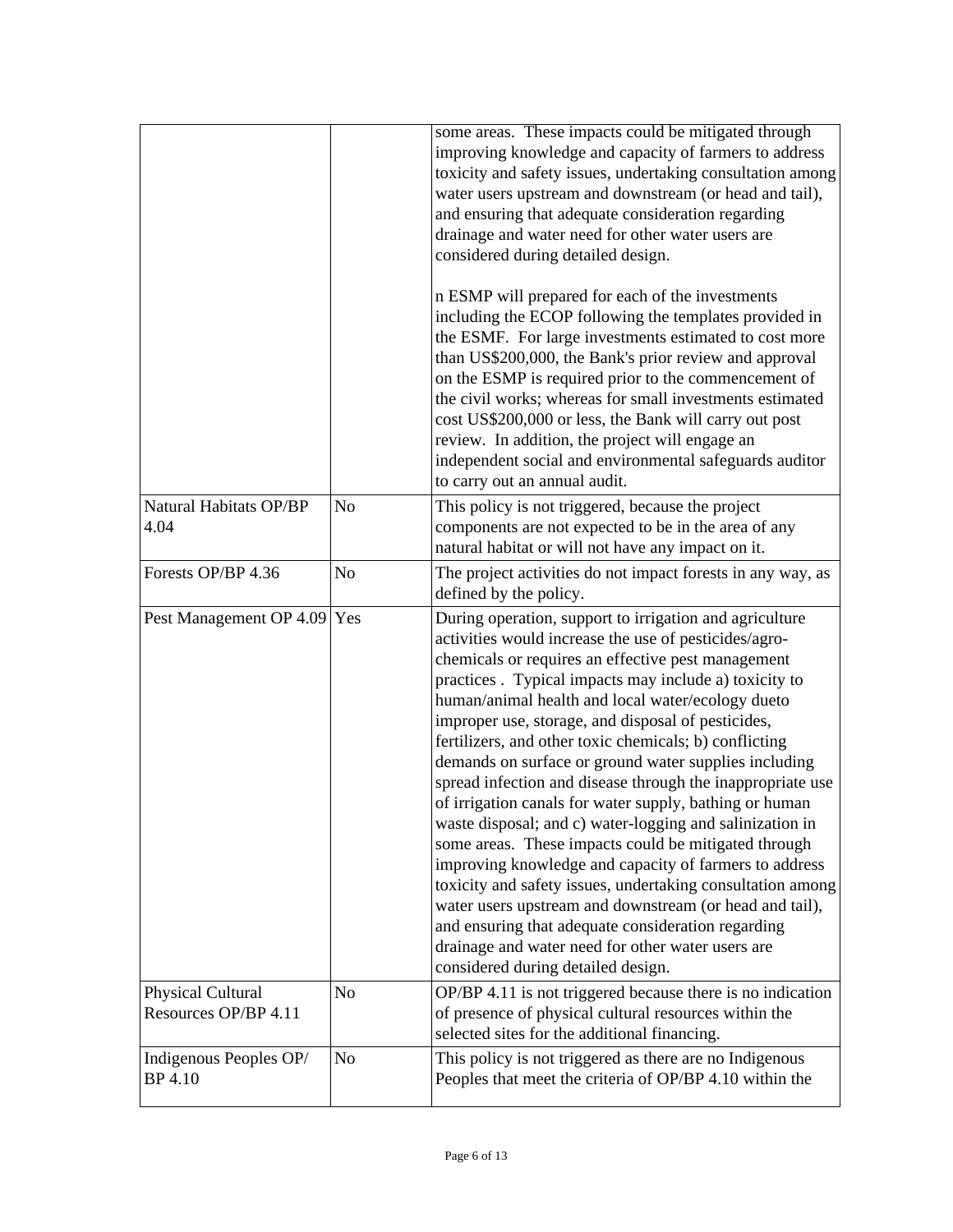|                                                      |                | project area that could potentially benefit or be adversely<br>affected by the Project's activities.                                                                                                                                                                                                                                                                                                                                                                                                                                                                                                                                                                                                                                                                                                                                                                                                                                                                                                                                                                               |  |  |
|------------------------------------------------------|----------------|------------------------------------------------------------------------------------------------------------------------------------------------------------------------------------------------------------------------------------------------------------------------------------------------------------------------------------------------------------------------------------------------------------------------------------------------------------------------------------------------------------------------------------------------------------------------------------------------------------------------------------------------------------------------------------------------------------------------------------------------------------------------------------------------------------------------------------------------------------------------------------------------------------------------------------------------------------------------------------------------------------------------------------------------------------------------------------|--|--|
| <b>Involuntary Resettlement</b><br>Yes<br>OP/BP 4.12 |                | No involuntary land acquisition is expected in the AF<br>project since it exclusively supports rehabilitation of<br>existing structures. However, the WB's operational policy<br>on Involuntary Resettlement (OP 4.12) is triggered as a<br>precautionary measure. In case the requirement for an<br>additional land is unavoidable, all land transactions will<br>be based on willing buyer-willing seller or acquired<br>against community compensation, to facilitate the<br>rehabilitation work. In exceptional cases, minor voluntary<br>land donation may occur in certain subprojects, but only<br>provided that there are no structures or assets on the land.<br>The livelihood impact of the donation on the land owner<br>will be minor (less than 10 percent of an individual's<br>holdings) and the voluntary nature of the donation is fully<br>documented and independently verified. Selection of<br>subprojects will also be screened for land and water<br>disputes in order to avoid the situation where investments<br>in irrigation would fuel such disputes. |  |  |
| Safety of Dams OP/BP<br>4.37                         | N <sub>o</sub> | The project does not have any activity involving dams.                                                                                                                                                                                                                                                                                                                                                                                                                                                                                                                                                                                                                                                                                                                                                                                                                                                                                                                                                                                                                             |  |  |
| Projects on International<br>Waterways OP/BP 7.50    | Yes            | Similar to the original project, the proposed AF project<br>falls under one of the exceptions to the notification<br>requirement and will exclusively support rehabilitation of<br>the existing irrigation schemes without changing the<br>original scope. Therefore, the proposed AF project will<br>fall into the category specified under OP. 7.50 para. 7 (a)<br>for which riparian notification is exempted. The<br>exemption has been approved by the RVP on September<br>4, 2015.                                                                                                                                                                                                                                                                                                                                                                                                                                                                                                                                                                                           |  |  |
| Projects in Disputed<br>Areas OP/BP 7.60             | No             | The project does not involve any activity in any known<br>disputed area.                                                                                                                                                                                                                                                                                                                                                                                                                                                                                                                                                                                                                                                                                                                                                                                                                                                                                                                                                                                                           |  |  |

## **II. Key Safeguard Policy Issues and Their Management**

## *A. Summary of Key Safeguard Issues*

**1. Describe any safeguard issues and impacts associated with the proposed project. Identify and describe any potential large scale, significant and/or irreversible impacts:**

Like the original project, the proposed AF project will not induce potential large scale, significant, and/or irreversible impacts. The scope of the investments under the proposed AF project will remain exactly the same as the original project, and will not involve any major civil works or new construction which may generate any impacts on the local environment and people (i.e., major resettlement and/or land acquisition). Therefore, the proposed AF project will trigger exactly the same safeguards operational policies as the original project, which are Environmental Assessment (OP4.01), Pest Management (OP4.09), Involuntary Resettlement (OP4.12) and Projects on International Waterways (OP7.50). Under the original project, a project level ESMF has been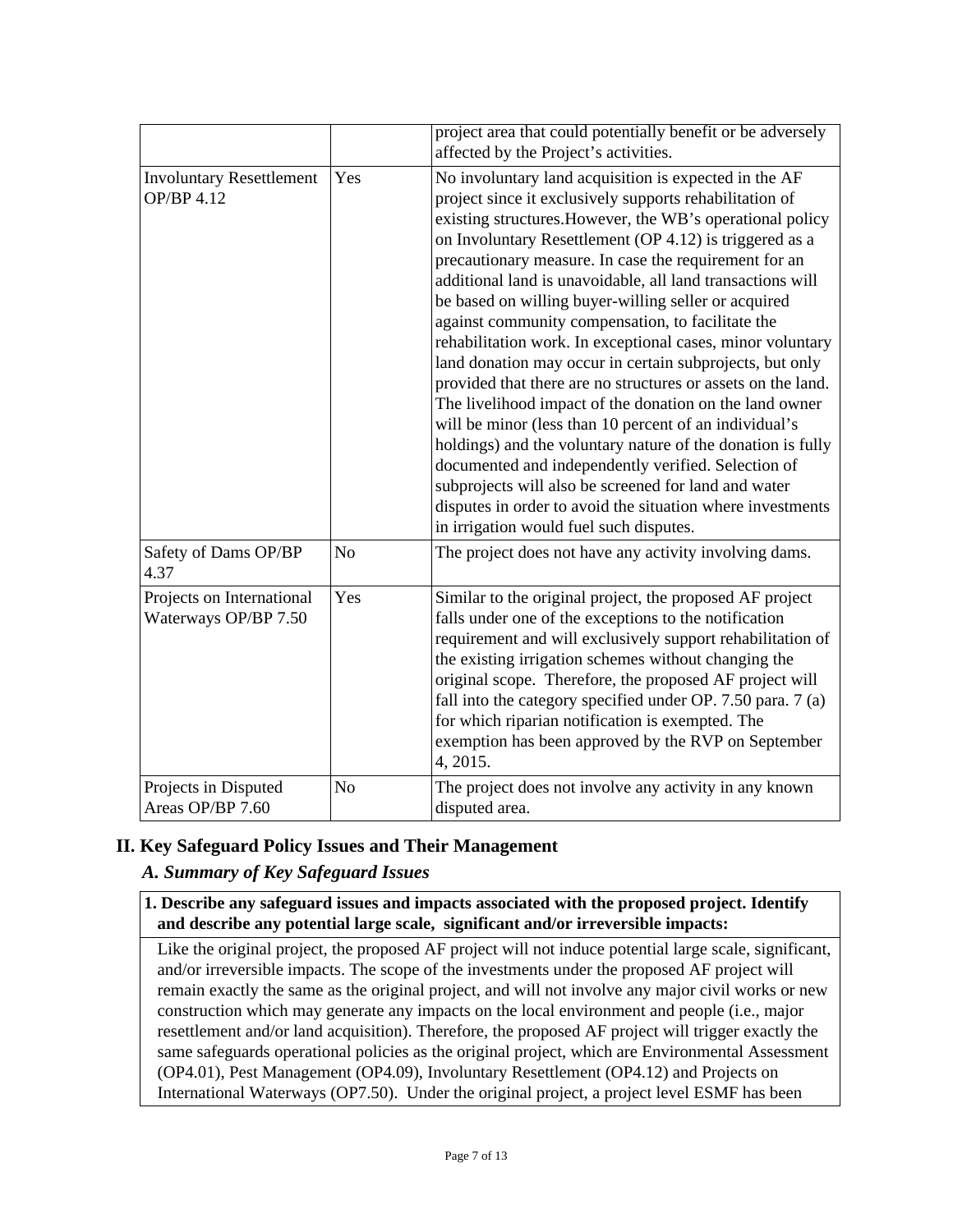prepared, disclosed and implemented to provide guidance and compliance requirements for investmentsduring implementation of the original project. Following the ESMF, a site-specific Environmental and Social Management Plans (ESMPs) has been prepared for each of the investments as required by the ESMF.

As part of preparation for the AF project, the implementation of the existing ESMF for the original project was reviewed. The review found that while the existing ESMF has been implemented satisfactorily, site-specific ESMPs needs to be simplified and made concise in order to improve the effectiveness of implementation on the ground. Accordingly the format of the ESMF and the ESMP has been streamlined, focusing particularly on simplifying the preparation of the sub project ESMP's and how they were reviewed and processed. The review also confirmed that the EA category B, the same category as the original project would also apply to the proposed AF project. Provided the ESMPs are prepared and implemented satisfactorily, the overall social and environmental impacts will be positive as rehabilitation of water infrastructure will increase opportunity for farmers to improve their livelihood and living standards.

Notwithstanding, there will be potential negative impacts of investments due to rehabilitation works; however, these impacts are expected to be minor, temporary, and localized. Typical issues would include increased in dust/air pollution, noise/vibration, water pollution, waste generation, small levels of localized sedimentation/soil contamination, local traffic/accidents, and nuisance to local residents and they can be mitigated through good construction practices with close supervision and monitoring and these management measures will be contained in the site-specific ESMPs.

No involuntary land acquisition is expected in the proposed AF project since it exclusively supports rehabilitation of existing structures. However, in case that the land acquisition is unavoidable, all land transactions will be based on willing buyer-willing seller or on minor voluntary land donation provided that there are no structures or assets on the land and livelihood impact is insignificant.

During operation, support to irrigation and agriculture activities would increase the use of pesticides/agro-chemicals and these uses will require effective pest management practices . Typical impacts may include (a) toxicity to human/animal health and local water/ecology due to improper use, storage, and disposal of pesticides, fertilizers, and other toxic chemicals; (b) conflicting demands on surface or ground water supplies including spread infection and disease through the inappropriate use of irrigation canals for water supply, bathing or human waste disposal; and (c) water-logging and salinization in some areas. These impacts could be mitigated through improving knowledge and capacity of farmers to address toxicity and safety issues, undertaking consultation among water users upstream and downstream (or head and tail), and ensuring that adequate consideration regarding drainage and water need for other water users are considered during detailed design. These measures are contained in a Pest Management Plan, which is part of the ESMF, and the required corresponding actions for each subproject related to pest management will also be contained in the site-specific ESMPs.

Finally, similar to the original project, the proposed AF project will continue to trigger International Waterways OP7.50 and will furthermore continue to fall into the cate gory specified under para. 7 (a) for which riparian notification is exempted with the approval of the RVP granted on September 4, 2015.

#### **2. Describe any potential indirect and/or long term impacts due to anticipated future activities in the project area:**

No indirect and/or long term impacts due to anticipated future activities in the project area have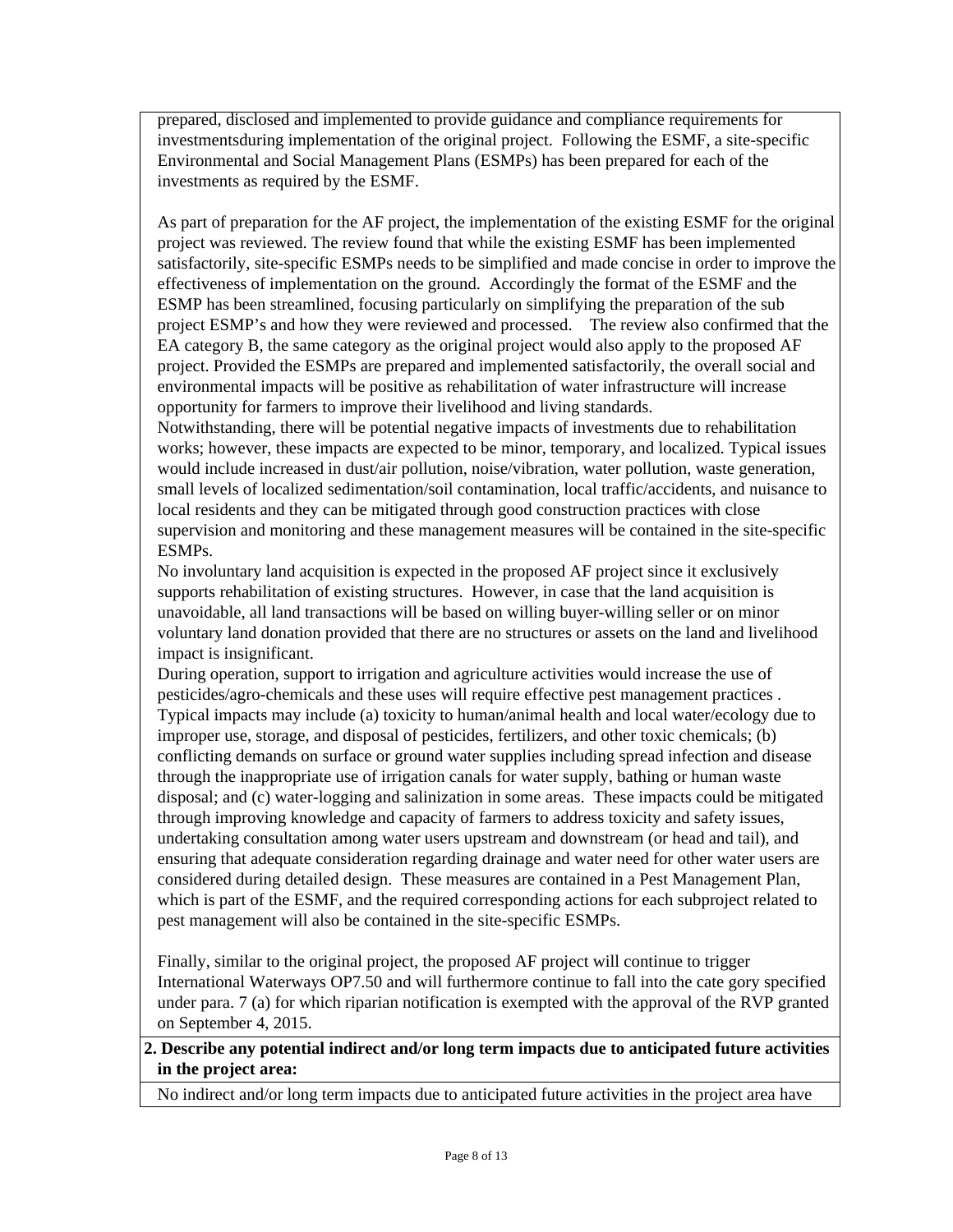been identified, due to the relatively small sized nature of the individual irrigation schemes/ subproject being rehabilitated by both the original and the proposed AF project.

#### **3. Describe any project alternatives (if relevant) considered to help avoid or minimize adverse impacts.**

Not relevant.

#### **4. Describe measures taken by the borrower to address safeguard policy issues. Provide an assessment of borrower capacity to plan and implement the measures described.**

As stated above, a thorough review of the implementation of the ESMF for the original project has been conducted as part of preparation of the proposed AF project. The implementation of the safeguards are considered to be satisfactory; there are no major negative social and environmental impacts observed under the on-going original project. The PMU has a dedicated team for the social and environmental safeguards, and the GRM mechanism and the procedures are functioning. The latest rating for the social and environmental aspects are S (satisfactory).

Moving forward for the AF project, senior management within MAIL has demonstrated its commitment to strengthen its current limited safeguards capacity by establishing a safeguards team within the Project Management Unit. The team will include a female social inclusion officer, an environmental officer and a communications officer at national level with two safeguards positions created in each of the five regions. The safeguards team will take the lead in building capacity to identify and manage environmental and social issues within the implementing agencies and as well as with local beneficiary farmers. Recent safeguard policies requiring the compliance with the Bank's environmental health and safety guideline (EHSG) and the interim guideline for technical assistance support by the Bank for technical assistance program/activities have also been incorporated into the updated ESMF.

On the ESMF, given that not all the subproject locations could be identified at appraisal and based on the review of the existing ESMF, the MAIL has updated the ESMF to take account of the implementation experience gained from the original project. Effort has been made to mainstream environmental and social safeguards measures into the overall project planning, implementation (particularly engineering), communication, reporting, and evaluation as well as placing greater priority on outreach to and consultations with women, especially female headed households. Key measures of the updated ESMF are;

- Mainstreamed, and simplified ESMP template.
- Incorporating of all required subproject safeguards measures and actions into the ESMP, including the site-specific required actions of the Pest Management Plan.

• Clearly defined thresholds for Post- and Prior-Reviews of the site-specific ESMPs by the Bank.

• Incorporartion of a standard ESMP template in the ESMF to guide preparation of the ESMPs.

- Simplification of the review and approval process for the ESMPs at the project level.
- Elimination of redundant and irrelevant sections in the ESMF annexes.
- Strengthening the existing GRM.

On the Social safeguards, similar to the original project, no major land acquisition or asset loss is expected in the rehabilitation of irrigation schemes. Very small areas of land may be bought outright (willing buyer-willing seller), or acquired against community compensation, to facilitate the rehabilitation work. In exceptional cases, minor voluntary land donation may occur in certain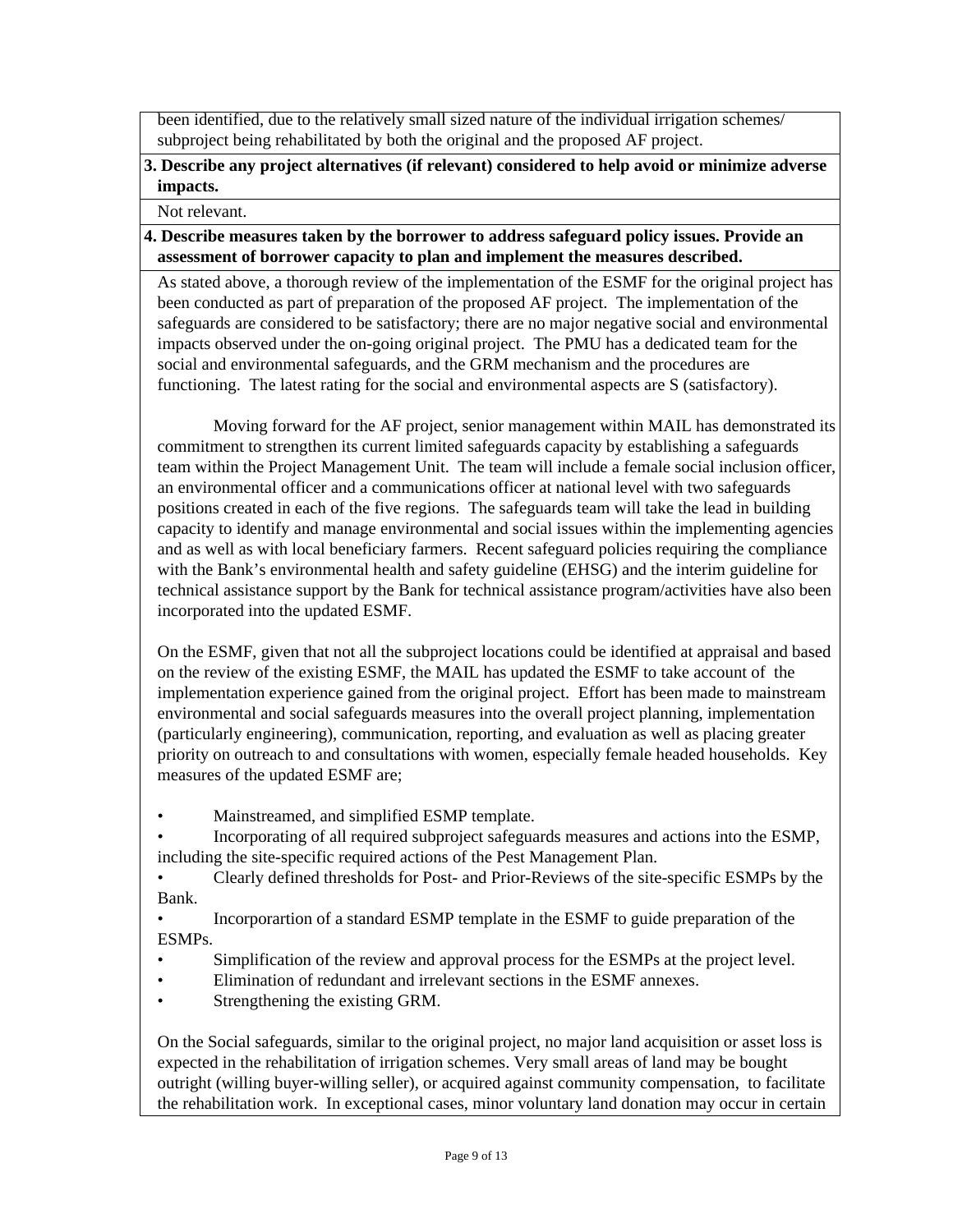investments, but only provided that there are no structures or assets on the land, the livelihood impact of the donation on the land owner will be insignificant (less than 10 percent) and the voluntary nature of the donation is fully documented and independently verified. Selection of subprojects will also be screened for land and water disputes in order to avoid the situation where investments in irrigation would fuel such disputes.

It is anticipated that the various project activities (e.g., improved operation and maintenance of irrigation infrastructure, technical assistance and demonstration activities for farmers,) will lead to the expansion of existing, and the development of new, livelihood activities and the generation of new sources of income among irrigation and non- irrigation water users. This in turn, it is envisaged, will have positive impacts on the concerned communities.

The updated ESMF also places priority on strengthening the GRM process developed under the original project. Greater priority is also given to outreach to, and consultation with, various stakeholders especially vulnerable groups including women and landless, on all aspects of sub projects. Outreach will include: (a) including pre-construction consultation with the stakeholders and contractors presenting the content of the ECOP and respective construction plans, (b) in-depth monitoring upon resumption of the irrigation services to confirm fair share of the irrigation water particular among vulnerable households (small holders, women headed families, and landless), and (c) strengthening clarity regarding communication strategy, consultation mechanisms, and dissemination requirements (see more details in Section 5). To ensure effective implementation of safeguard measures, the updated ESMF has provided clarity on the M&E process and incorporated the application of key safeguard monitoring indicators and annual audit. Further, to ensure effective implementation of the proposed mitigation measures, the updated ESMF has also provided clarity on the implementation arrangements and identified the need for safeguard training and capacity building.

#### **5. Identify the key stakeholders and describe the mechanisms for consultation and disclosure on safeguard policies, with an emphasis on potentially affected people.**

The main direct stakeholders are farmers (women and men), non-irrigation water users within communities especially female headed households, and landless. The principal indirect stakeholders are representatives from Community Development Councils (CDCs), contractors, local NGOs, local government officials in districts where sub projects are located, the 16 provincial authorities in the project's five regions including NEPA, and MAIL.

Consultations on the draft revised ESMF were held in Mazar ( Balk region) on July 28, 2015 Kabul on August 2, 2015 and Herat ( Herat Region) on August 9, 2015, confirming broader support for the proposed project.

During implementation, the Director of the PMU will liaise with the Director of the Irrigation Directorate (ID) to ensure that mechanisms are put in place within MAIL at national, regional, and investment level to foster knowledge sharing among the stakeholders on: (a) the benefits of including environmental and social safeguards in planning and implementing projects and (b) the content and requirements of the ESMF of the proposed AF project. Consultant organizations and/ or NGOs hired to conduct project studies and surveys will be required to include women as members of their consultancy teams in order to ensure women's involvement in the various assessments at community level.

Further, at the earliest stage of the project implementation, no later than six months after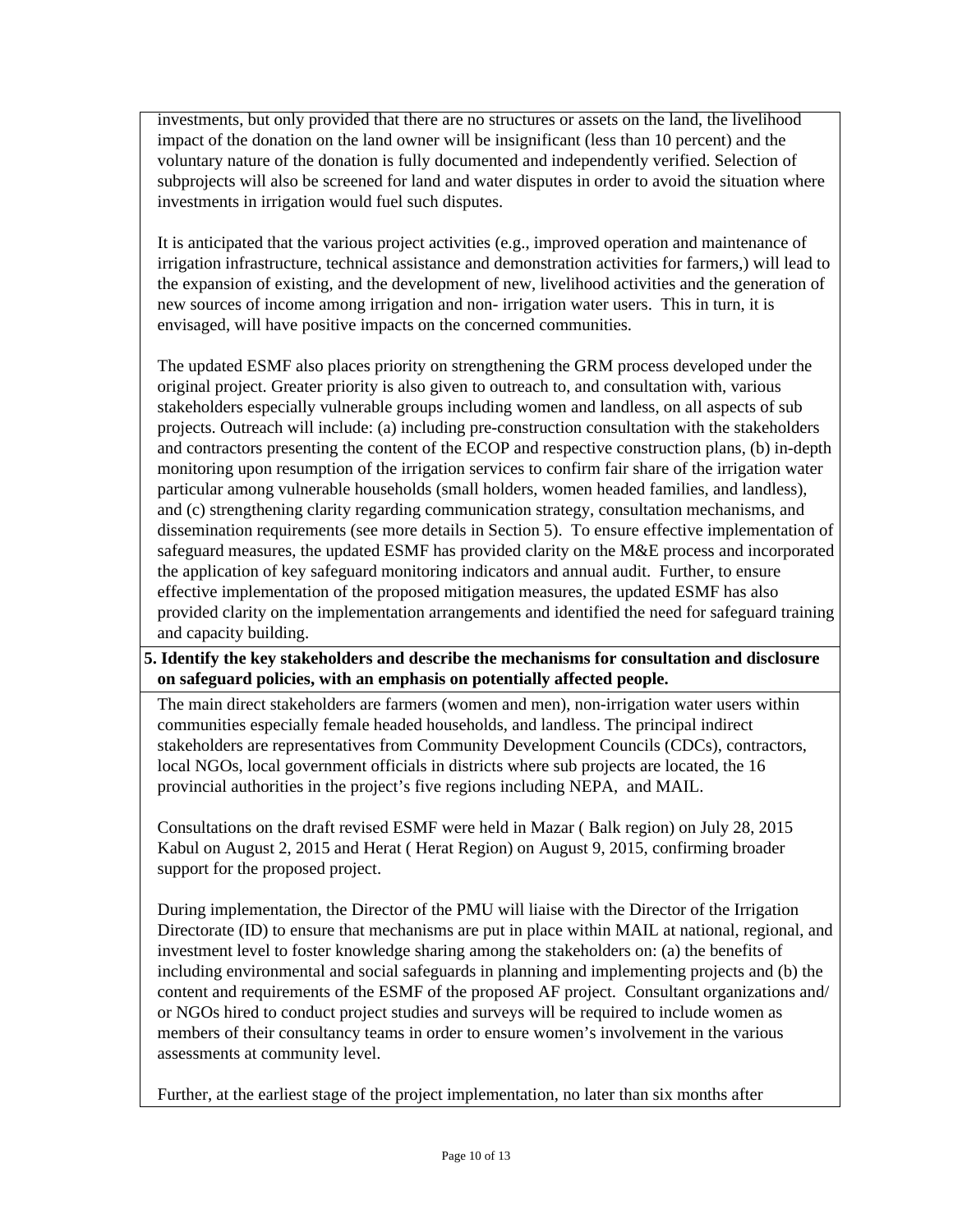commencement of the implementation, a communications strategy and plan, including a public awareness campaign to inform local communities of their legal entitlements, rights, and responsibilities in respect of water resources management, will be developed and implemented. The strategy would aim to: (a) Provide relevant and up-to-date information to affected communities about the project through appropriate communication channels; (b) Facilitate a meaningful two way exchange of information with different groups of stakeholders throughout the lifetime of the project; (c) Build trust between project staff and communities and promoting collaboration among all stakeholders; and (d) Facilitate collaborative relationships with local and national government departments other development agencies.

#### *B. Disclosure Requirements*

| Environmental Assessment/Audit/Management Plan/Other                                                                                                                                                                 |             |  |  |  |  |
|----------------------------------------------------------------------------------------------------------------------------------------------------------------------------------------------------------------------|-------------|--|--|--|--|
| Date of receipt by the Bank<br>16-Sep-2015                                                                                                                                                                           |             |  |  |  |  |
| Date of submission to InfoShop                                                                                                                                                                                       | 25-Sep-2015 |  |  |  |  |
| For category A projects, date of distributing the Executive<br>Summary of the EA to the Executive Directors                                                                                                          | 1111        |  |  |  |  |
| "In country" Disclosure                                                                                                                                                                                              |             |  |  |  |  |
| Afghanistan                                                                                                                                                                                                          | 22-Sep-2015 |  |  |  |  |
| The Minsitry of Agriculture, Irrigation and Livestock Main Office, PMU, and<br>Comments:<br>MAIL's five regional offices                                                                                             |             |  |  |  |  |
| <b>Resettlement Action Plan/Framework/Policy Process</b>                                                                                                                                                             |             |  |  |  |  |
| Date of receipt by the Bank                                                                                                                                                                                          | 16-Sep-2015 |  |  |  |  |
| Date of submission to InfoShop                                                                                                                                                                                       | 25-Sep-2016 |  |  |  |  |
| "In country" Disclosure                                                                                                                                                                                              |             |  |  |  |  |
| Afghanistan<br>22-Sep-2015                                                                                                                                                                                           |             |  |  |  |  |
| The Minsitry of Agriculture, Irrigation and Livestock Main Office, PMU, and<br>Comments:<br>MAIL's five regional offices                                                                                             |             |  |  |  |  |
| <b>Pest Management Plan</b>                                                                                                                                                                                          |             |  |  |  |  |
| Was the document disclosed prior to appraisal?<br>Yes                                                                                                                                                                |             |  |  |  |  |
| Date of receipt by the Bank                                                                                                                                                                                          | 16-Sep-2015 |  |  |  |  |
| Date of submission to InfoShop                                                                                                                                                                                       | 25-Sep-2015 |  |  |  |  |
| "In country" Disclosure                                                                                                                                                                                              |             |  |  |  |  |
| Afghanistan<br>22-Sep-2015                                                                                                                                                                                           |             |  |  |  |  |
| The Minsitry of Agriculture, Irrigation and Livestock Main Office, PMU, and<br>Comments:<br>MAIL's five regional offices                                                                                             |             |  |  |  |  |
| If the project triggers the Pest Management and/or Physical Cultural Resources policies, the<br>respective issues are to be addressed and disclosed as part of the Environmental Assessment/<br><b>Audit/or EMP.</b> |             |  |  |  |  |
| If in-country disclosure of any of the above documents is not expected, please explain why:                                                                                                                          |             |  |  |  |  |
|                                                                                                                                                                                                                      |             |  |  |  |  |

*C. Compliance Monitoring Indicators at the Corporate Level*

**OP/BP/GP 4.01 - Environment Assessment**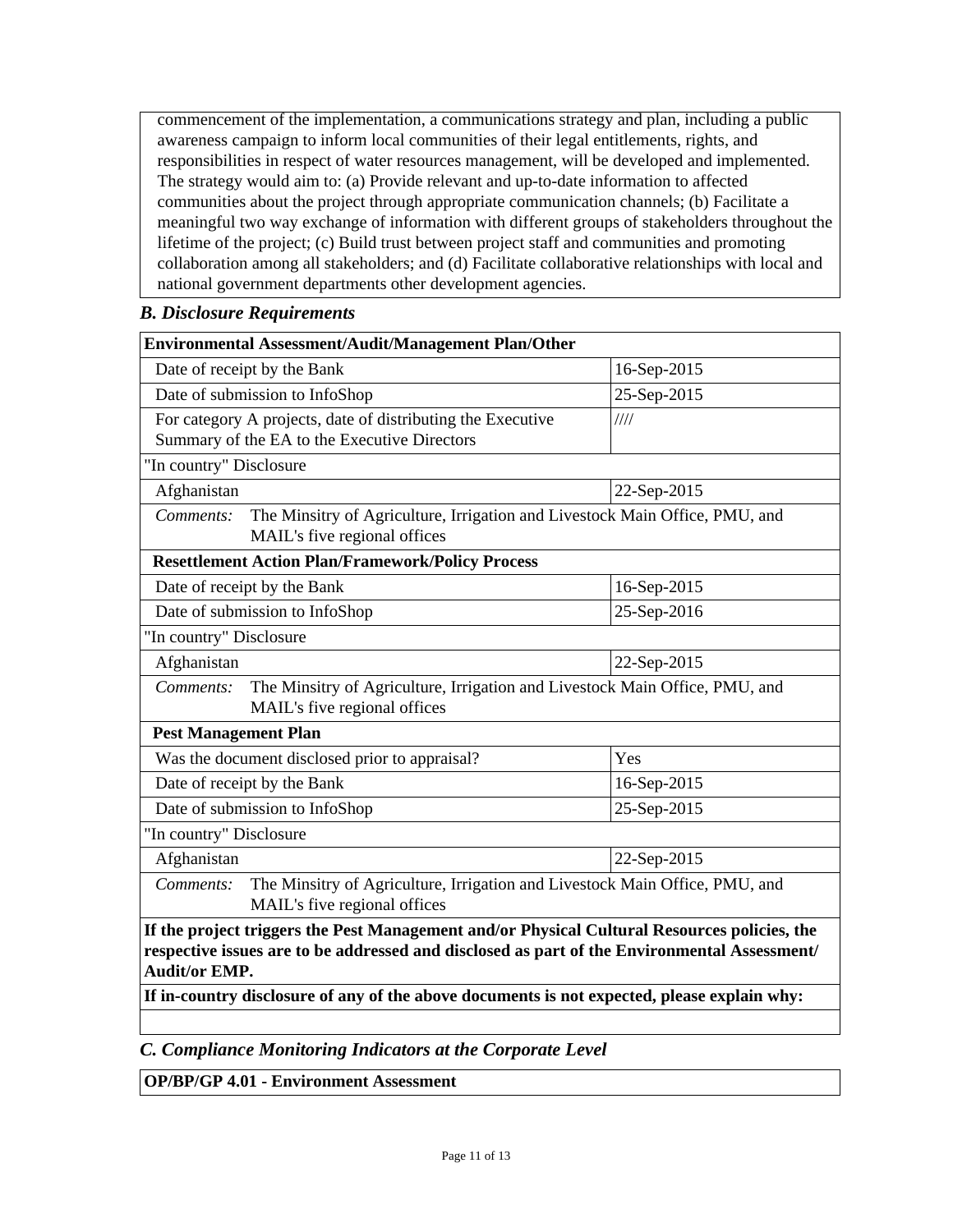| Does the project require a stand-alone EA (including EMP)<br>report?                                                                                                                                          | Yes [<br>1                   | $\overline{N}$ o $\overline{[}$ | -1                       | NA [ X ]                           |
|---------------------------------------------------------------------------------------------------------------------------------------------------------------------------------------------------------------|------------------------------|---------------------------------|--------------------------|------------------------------------|
| <b>OP 4.09 - Pest Management</b>                                                                                                                                                                              |                              |                                 |                          |                                    |
| Does the EA adequately address the pest management issues?                                                                                                                                                    | Yes [                        | No <sub>[</sub> ]               | 1                        | NA[X]                              |
| Is a separate PMP required?                                                                                                                                                                                   | Yes [                        | No <sub>1</sub>                 | 1                        | NA[X]                              |
| If yes, has the PMP been reviewed and approved by a<br>safeguards specialist or PM? Are PMP requirements included<br>in project design?If yes, does the project team include a Pest<br>Management Specialist? | Yes [<br>1                   | No <sub>[</sub> ]               |                          | NA[X]                              |
| <b>OP/BP 4.12 - Involuntary Resettlement</b>                                                                                                                                                                  |                              |                                 |                          |                                    |
| Has a resettlement plan/abbreviated plan/policy framework/<br>process framework (as appropriate) been prepared?                                                                                               | Yes [<br>1                   | No <sub>[</sub> ]               | 1                        | NA [ X ]                           |
| If yes, then did the Regional unit responsible for safeguards or<br>Practice Manager review the plan?                                                                                                         | Yes $\lceil$<br>1            | No [                            | 1                        | NA[X]                              |
| Is physical displacement/relocation expected?                                                                                                                                                                 | Yes $\lceil$<br>$\mathbf{I}$ | No <sub>[</sub> ]               | $\mathbf{1}$             | TBD [                              |
| Provided estimated number of people to be affected                                                                                                                                                            |                              |                                 |                          |                                    |
| Is economic displacement expected? (loss of assets or access to<br>assets that leads to loss of income sources or other means of<br>livelihoods)<br>Provided estimated number of people to be affected        | Yes $\lceil$<br>1            | No <sub>[</sub> ]               | 1                        | TBD [                              |
| <b>OP 7.50 - Projects on International Waterways</b>                                                                                                                                                          |                              |                                 |                          |                                    |
| Have the other riparians been notified of the project?                                                                                                                                                        | Yes [<br>$\mathbf{I}$        | No <sub>[</sub> ]               | $\overline{\phantom{a}}$ | NA[X]                              |
| If the project falls under one of the exceptions to the                                                                                                                                                       | Yes [ $\times$ ]             | No [                            | $\mathbf{I}$             | NA <sub>[</sub> ]                  |
| notification requirement, has this been cleared with the Legal<br>Department, and the memo to the RVP prepared and sent?                                                                                      |                              |                                 |                          |                                    |
| Has the RVP approved such an exception?                                                                                                                                                                       | Yes [ $\times$ ]             | No <sub>[</sub>                 | 1                        | NA [                               |
| The World Bank Policy on Disclosure of Information                                                                                                                                                            |                              |                                 |                          |                                    |
| Have relevant safeguard policies documents been sent to the<br>World Bank's Infoshop?                                                                                                                         |                              |                                 |                          | Yes $[\times]$ No $[\ ]$ NA $[\ ]$ |
| Have relevant documents been disclosed in-country in a public<br>place in a form and language that are understandable and<br>accessible to project-affected groups and local NGOs?                            | Yes $\lceil \times \rceil$   | No [                            | $\Box$                   | NA [<br>-1                         |
| <b>All Safeguard Policies</b>                                                                                                                                                                                 |                              |                                 |                          |                                    |
| Have satisfactory calendar, budget and clear institutional<br>responsibilities been prepared for the implementation of<br>measures related to safeguard policies?                                             | Yes [ $\times$ ]             | $\overline{N}$ o $\overline{[}$ | $\mathbf{I}$             | $NA$ [                             |
| Have costs related to safeguard policy measures been included<br>in the project cost?                                                                                                                         | Yes [ $\times$ ]             | No [                            | -1                       | NA [<br>-1                         |
| Does the Monitoring and Evaluation system of the project<br>include the monitoring of safeguard impacts and measures<br>related to safeguard policies?                                                        | Yes [ $\times$ ]             | No <sub>[</sub> ]               | $\perp$                  | NA [                               |